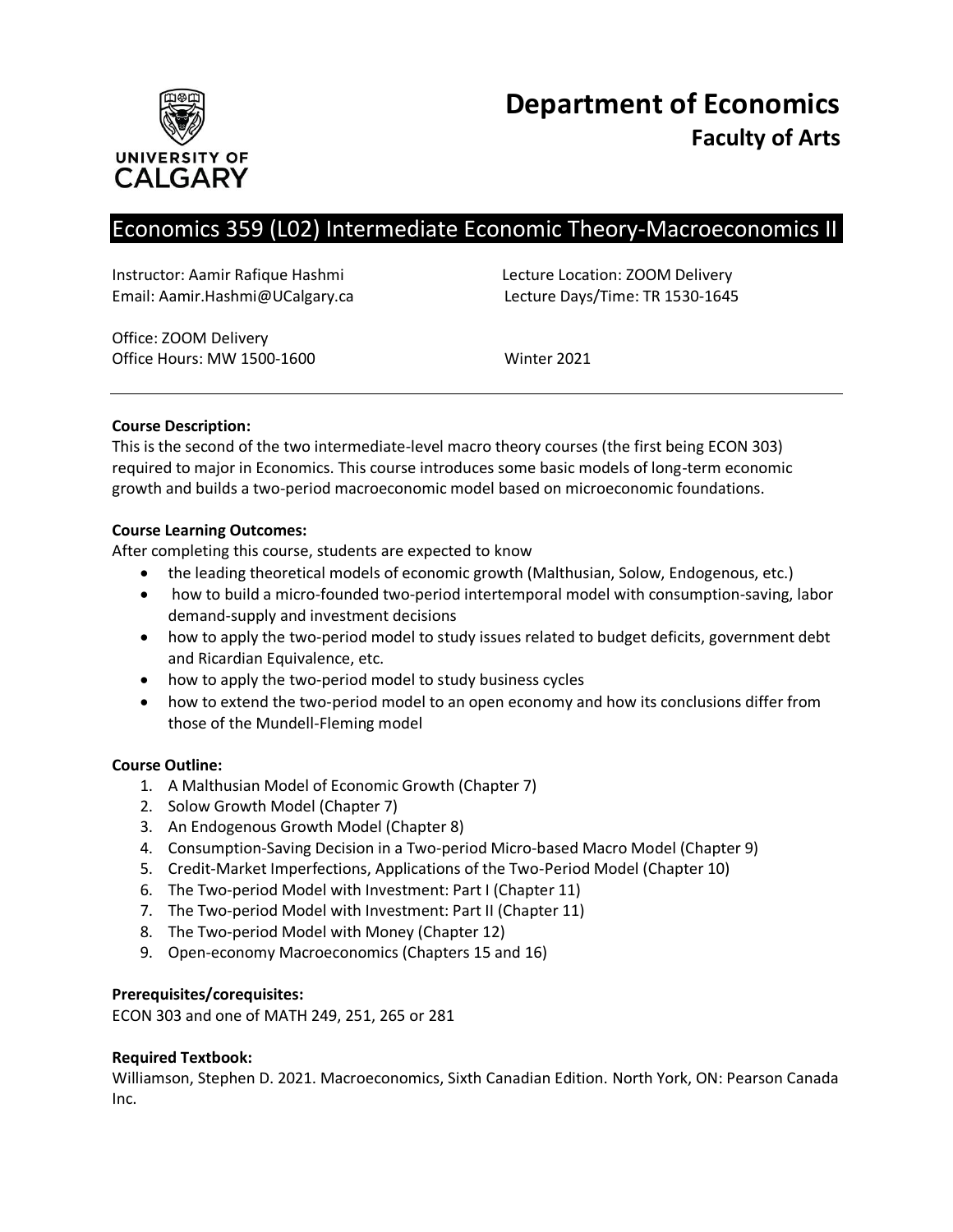# **Additional Readings:**

These readings will be provided by the instructor on D2L.

- 1. Malthus, Thomas. 1798. "An Essay on the Principle of Population." Electronic Scholarly Publishing Project, chapter 1.
- 2. Ip, Greg. 2017. "Hard Line on Immigration Threatens Growth." The Wall Street Journal, Eastern Edition, New York, N.Y., 23 February 2017, A.2.
- 3. Glaeser, Edward. 2019. "Investing In the Brain." The Wall Street Journal, Eastern Edition, New York, N.Y., 9 May 2019, A.13.
- 4. Wikipedia. 2019. "Macroeconomic Model."
- 5. Wikipedia. 2019. "Ricardian Equivalence."
- 6. Blinder, Alan S. 2019. "Tax Cuts for the Wealthy Make Inequality Worse." The Wall Street Journal, Eastern Edition, New York, N.Y., 1 November 2019, A.15.
- 7. Ip, Greg. 2019. "As Tariffs Bite, Get Ready for a Supply Shock." The Wall Street Journal, Eastern Edition, New York, N.Y., 6 June 2019, A.2.
- 8. Wikipedia. 2019. "Economics of Bitcoin."
- 9. The Economist. 2019. "The Euro at 20." January 5th, pp. 15--17.

# **Online Delivery:**

This course will be delivered online. Students are expected to be able to participate online in accordance with this Course Outline. Lectures, assignments, office hours, exams, readings and other course material, etc. all require online access and this access is the responsibility of the student.

In order to remotely participate in online courses, students will need to have: computer with a current and updated operating system (macOS or Windows will work with all university-supported online learning technologies), a current and updated web browser installed – the latest versions of Firefox, Safari, Chrome or Edge will help to avoid compatibility issues, secure and reliable internet, microphone / headphones, webcam (optional), scanner (or camera to scan your work).

# **Desire2Learn:**

This course will make use of the Desire2Learn (D2L) platform. Students who are registered in the course can log on at [http://d2l.ucalgary.ca](http://d2l.ucalgary.ca/) through their student centre. Please note that D2L features a class e-mail list that may be used to distribute course-related information. These e-mails go to your University of Calgary e-mail addresses only.

# **Lectures:**

Lectures will be delivered online at the Registrar scheduled times and delivered using ZOOM. The lectures will be recorded and subsequently posted to D2L.

# **Tutorials:**

Students are expected to attend "virtually" the tutorial sections to which they have been assigned. Tutorials will be offered online, typically using ZOOM, but can involve moderated discussion boards and curated delivery of alternative online resources. During the tutorials, the TA will discuss pre-assigned questions and additional material relevant to the course that is not covered in lectures.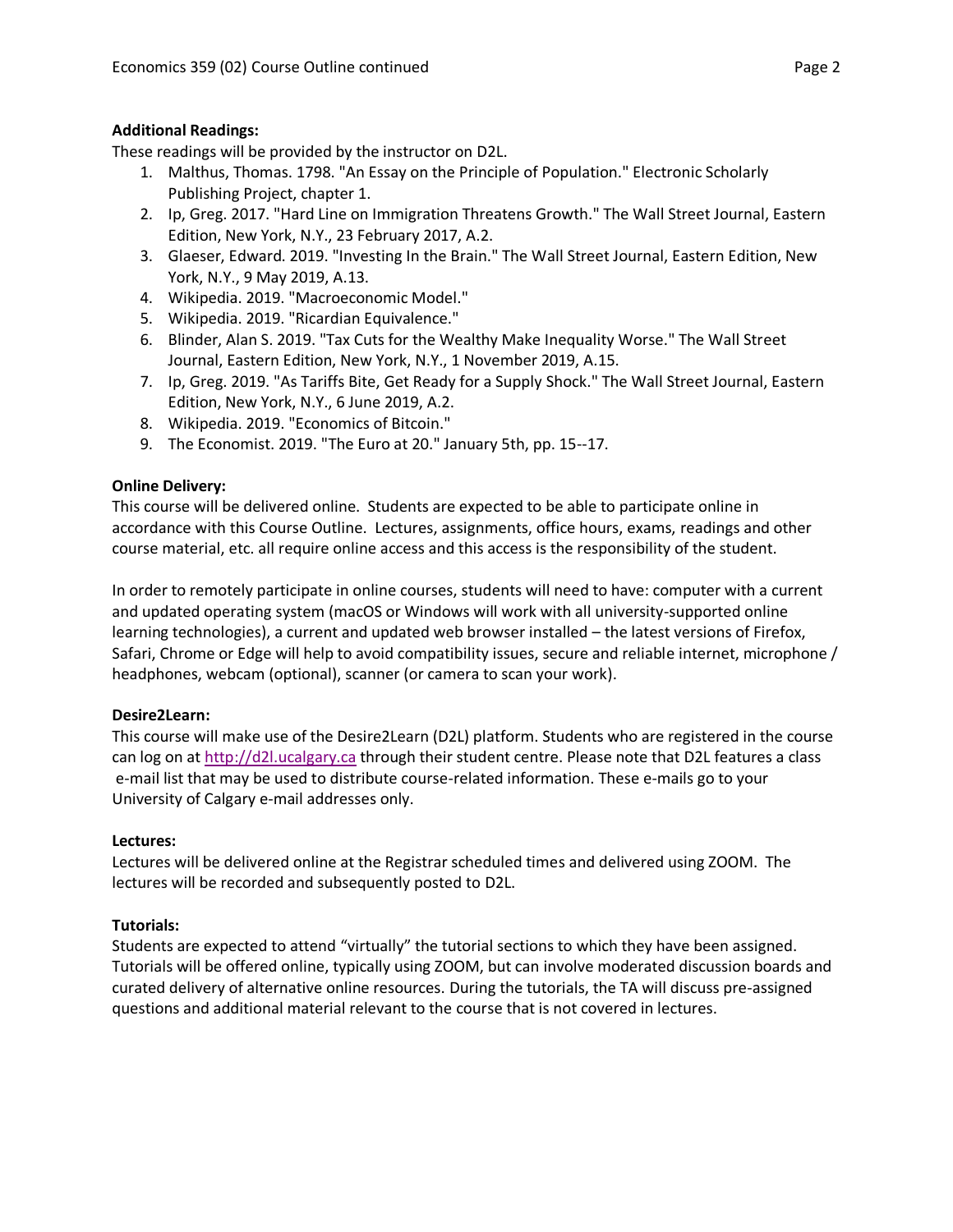#### **Grade Determination and Final Examination Details:**

| MIDTERM 1:        | 25%  |
|-------------------|------|
| MIDTERM 2:        | 25%  |
| FINAL EXAMINATION | 50%  |
|                   | 100% |

The official grading system will be used. See [http://www.ucalgary.ca/pubs/calendar/current/f-1-1.html.](http://www.ucalgary.ca/pubs/calendar/current/f-1-1.html)

A passing grade on any component of the course is not required for a student to pass the course.

If a student's letter grade on the final exam exceeds their midterm(s) letter grade, the weight of the midterm(s) may be transferred to the final exam at the discretion of the instructor. The student must have written the midterm(s) or provided supporting documentation for the absence(s) such as a medical note or statutory declaration.

As per the Writing Across the Curriculum Statement in the Calendar, writing and grading thereof will be a factor in the evaluation of student work. [See https://www.ucalgary.ca/pubs/calendar/current/e-](https://www.ucalgary.ca/pubs/calendar/current/e-2.html)[2.html.](https://www.ucalgary.ca/pubs/calendar/current/e-2.html)

Course material dealing with a assignment will typically be covered in class at least 5 days before the assignment is due; thus, assignments can be completed at any time up to and including the due date. Given these factors, only situations where someone can document illness or domestic affliction for an extended period (i.e., the entire 5 days prior to the due date) would possibly warrant shifting the assignment weight to the final exam. Furthermore, technical problems can be expected to occur with computer systems (and internet availability) so it may be a good idea to not wait until the last minute to submit your assignment.

The midterm exam(s) is take-home exam(s) designed and intended to be completed in 75 minutes. The exam(s) will be CLOSED book. The exam(s) will be available on D2L. Student will download the exam from D2L, complete the exam, scan it, and submit using Dropbox in D2L. Student will have 50% time extension to complete the exam, at a time of their choosing, within a 24-hour period determined by the instructor. The 24-hour availability periods for the two midterm-exams will be the following:

| Midterm 1: | <b>Start: 1:00 PM, 26-Feb-2021 (Friday)</b> |
|------------|---------------------------------------------|
|            | <b>End: 1:00 PM, 27-Feb-2021 (Saturday)</b> |

Midterm 2: **Start:** 1:00 PM, 01-Apr-2021 (Thursday) **End:** 1:00 PM, 02-Apr-2021 (Friday)

The final examination will be take-home, comprehensive, and scheduled by the Registrar. Students will download the exam from D2L, complete the exam, scan it, and submit using Dropbox in D2L. Student will have 50% more time to complete the exam, at a time of their choosing, within the 24-hour period that begins 24 hours before the end date of the Registrar's scheduled final exam for this course. The exam is designed and intended to be completed in two hours. The exam will be CLOSED book.

If a student cannot write their final exam on the date assigned by the Registrar's Office, they need to apply for a deferred exam [https://www.ucalgary.ca/pubs/calendar/current/g-6.html.](https://www.ucalgary.ca/pubs/calendar/current/g-6.html) Under no circumstance will this be accommodated by the Department.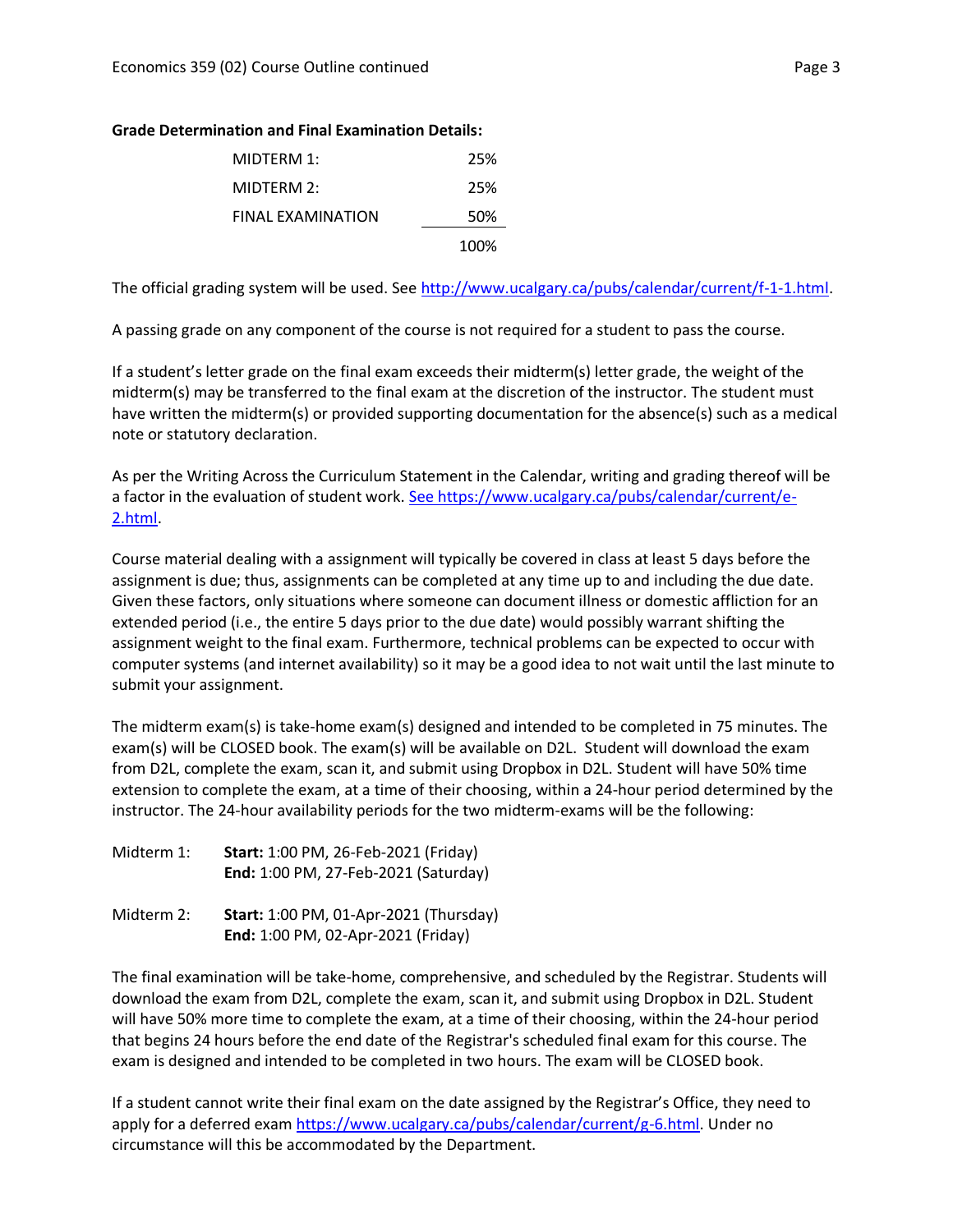Tests and exams WILL NOT involve multiple choice questions and / or fill-in-blank questions.

THERE WILL BE NO MAKEUP OR DEFERRED QUIZZES/TESTS/EXAMS under any circumstances, nor may the quizzes/tests/exams be written early. Students unable to write the quizzes/tests/exams because of documented illness, family emergency, religious observance, or university-sanctioned event will have the weight shifted to the final examination; otherwise a grade of zero will be assigned.

# **Reappraisal of Grades and Intellectual Honesty:**

*For Reappraisal of Graded Term Work, see Calendar I.2* <http://www.ucalgary.ca/pubs/calendar/current/i-2.html>

*For Reappraisal of Final Grade, see Calendar I.3* <http://www.ucalgary.ca/pubs/calendar/current/i-3.html>

# **ACADEMIC MISCONDUCT**

Academic Misconduct refers to student behavior that compromises proper assessment of students' academic activities and includes: cheating; fabrication; falsification; plagiarism; unauthorized assistance; failure to comply with an instructor's expectations regarding conduct required of students completing academic assessments in their courses; and failure to comply with exam regulations applied by the Registrar.

Student committing academic misconduct during the final exam will not receive a passing grade on the course.

For information on the Student Academic Misconduct Policy and Procedure please visit: <https://ucalgary.ca/policies/files/policies/student-academic-misconduct-policy.pdf> <https://ucalgary.ca/policies/files/policies/student-academic-misconduct-procedure.pdf>

Additional information is available on the Academic Integrity Website at [https://ucalgary.ca/student](https://ucalgary.ca/student-services/student-success/learning/academic-integrity)[services/student-success/learning/academic-integrity.](https://ucalgary.ca/student-services/student-success/learning/academic-integrity)

# **Academic Accommodations:**

Students seeking an accommodation based on disability or medical concerns should contact Student Accessibility Services; SAS will process the request and issue letters of accommodation to instructors. Students who require an accommodation in relation to their coursework based on a protected ground other than disability should communicate this need in writing to their Instructor. The full policy on Student Accommodations is available at [http://www.ucalgary.ca/policies/files/policies/student](http://www.ucalgary.ca/policies/files/policies/student-accommodation-policy.pdf)[accommodation-policy.pdf.](http://www.ucalgary.ca/policies/files/policies/student-accommodation-policy.pdf)

# **Freedom of Information and Protection of Privacy (FOIP) Act:**

Personal information is collected in accordance with FOIP. Assignments can only be returned to the student and will be accessible only to authorized faculty and staff. For more information, see <http://www.ucalgary.ca/legalservices/files/legalservices/faq-students.pdf> and [http://www.ucalgary.ca/legalservices/files/legalservices/faq-faculty\\_0.pdf.](http://www.ucalgary.ca/legalservices/files/legalservices/faq-faculty_0.pdf)

# **Internet and Electronic Communication Device information:**

The use of cell phones for any purpose in class is prohibited. Computers and tablets may be used for note taking only unless otherwise authorized by the instructor.